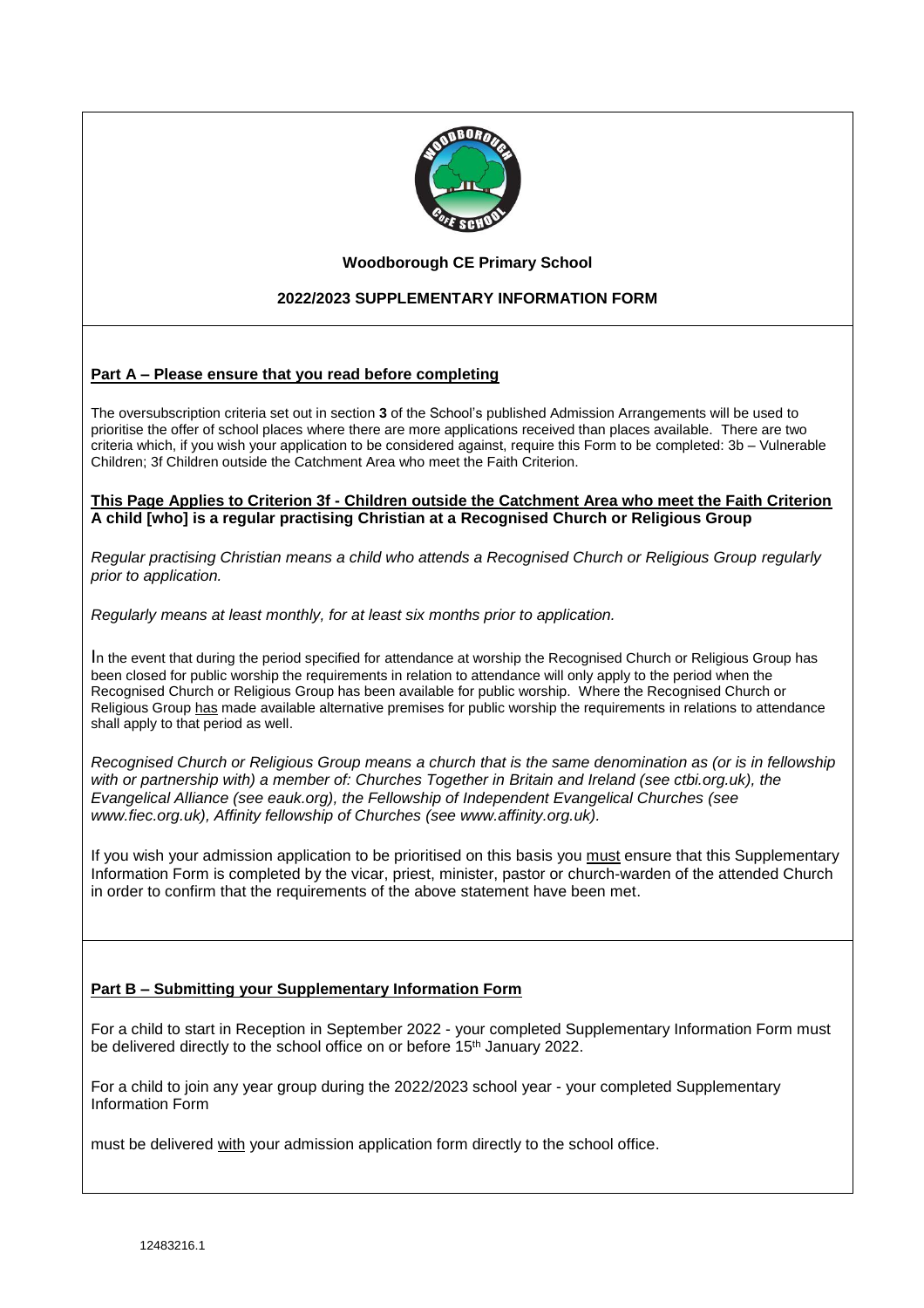| Part C – Declaration to be made by vicar, priest, minister, pastor or church warden |  |  |
|-------------------------------------------------------------------------------------|--|--|
|                                                                                     |  |  |

I have consulted with the local church leadership team and can confirm that

……………………………………………………………. (enter child's name)

attends.…………………………………………………... Church and has done so at least monthly for the last 6 months.

**Signed**……………………………………………………

**Print name**……………………………………………….

**Position**…………………………………………………..

**Date**……………………………………………………….

**Note:** The church leadership team includes clergy, church wardens and those responsible for Sunday School

# **Woodborough CE Primary School**

# **2022/2023 SUPPLEMENTARY INFORMATION FORM – Vulnerable Children**

### **Part A – Please ensure that you read before completing**

The oversubscription criteria set out in section **3** of the School's published Admission Arrangements will be used to prioritise the offer of school places where there are more applications received than places available. There are two criteria which, if you wish your application to be considered against, require this Form to be completed: 3b – Vulnerable Children; 3f Children outside the Catchment Area who meet the Faith Criterion. **This Page Applies to Criterion 3b – Vulnerable Children**

A child is eligible in this category where the child has an identified social or medical need.

Medical need means where written evidence has been provided from a senior clinical medical officer or the child's general practitioner / specialist showing that the child's condition would make it detrimental to the child's health not to admit him/her to the School. This may include written evidence where the parent has a medical need and/or disability which would make it detrimental for the child to attend a different school; this may be supported by evidence of the child as a young carer. Evidence to be relied upon must be submitted with the Supplemental Information Form and sent to the School on or before 15<sup>th</sup> January 2022.

Social Need means where the child is of confirmed refugee status. Written evidence of this from the home LA must be submitted with the Supplemental Information Form and sent to the School on or before 15th January 2022.

#### **Part B – Submitting your Supplementary Information Form**

For a child to start in Reception in September 2022 - your completed Supplementary Information Form must be delivered directly to the school office on or before 15<sup>th</sup> January 2022].